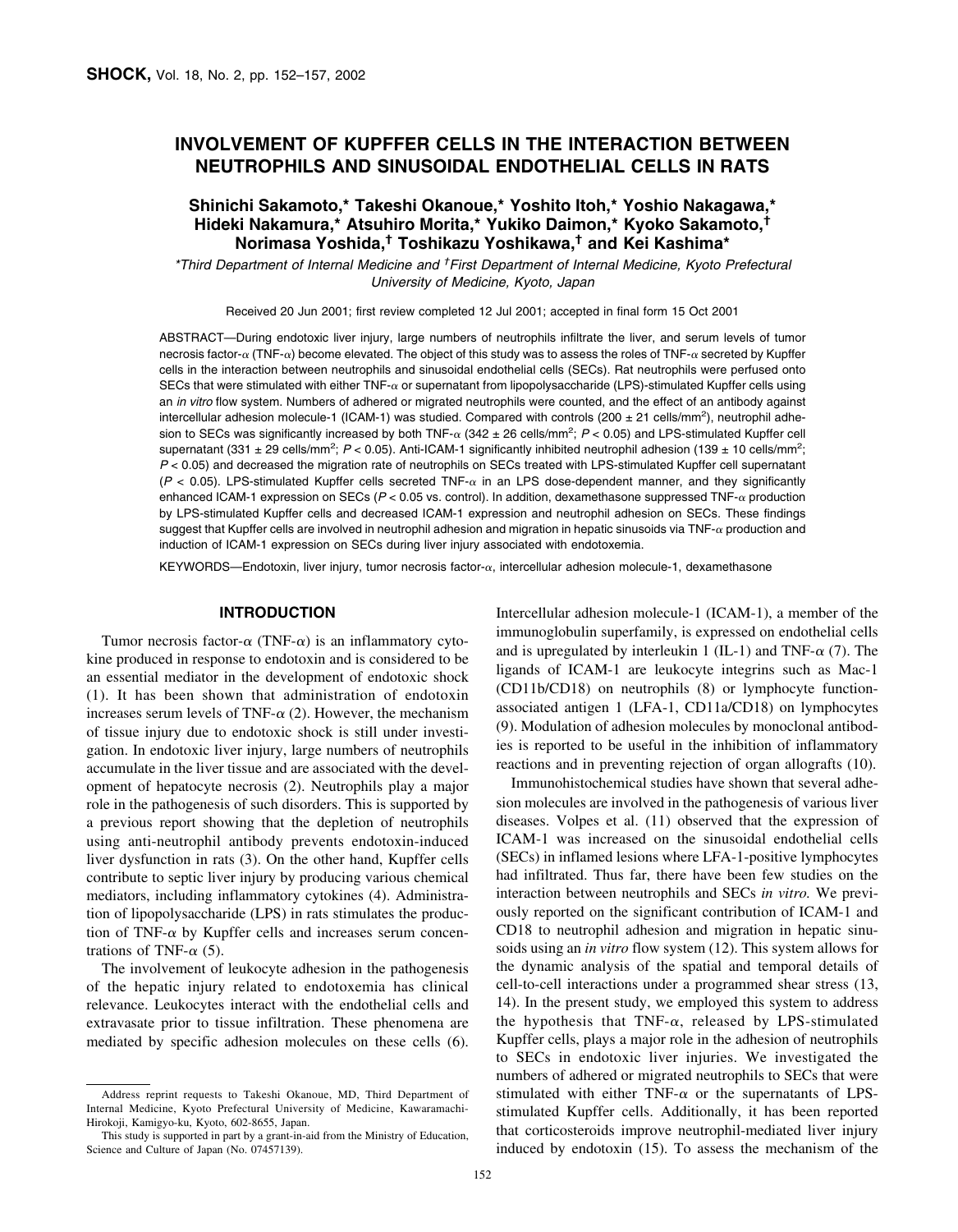anti-inflammatory effects of dexamethasone under these pathophysiological conditions, we investigated its effects on TNF- $\alpha$ production by LPS-stimulated Kupffer cells and ICAM-1 expression on SECs.

## **MATERIALS AND METHODS**

### *Animals*

Male Wistar rats (Shimizu Animal Inc., Kyoto, Japan; 200 to 250 g) were used. They were fed a standard laboratory diet and water *ad libitum* under standard laboratory conditions. Procedures were performed according to the guidelines of the National Institutes of Health *Guide for the Care and Use of Laboratory Animals.*

### *Isolation and culture of rat sinusoidal cells*

Rat sinusoidal cells were obtained from male Wistar rats according to the method previously described (16) with a slight modification. Briefly, the liver was perfused via the portal vein with  $Ca^{++}$  and  $Mg^{++}$  free Hanks' solution containing 0.01% ethylenediaminetetraacetic acid and 10 U/mL of heparin. The flow rate was adjusted to 22 mL/min. After 7 min, the liver was perfused with Hanks' balanced salt solution (HBSS) supplemented with 0.05% collagenase. After 5 min, the liver was removed, cut into pieces, and passed through a mesh. Low-speed centrifugation (50*g* for 1 min) was then performed twice to separate hepatocytes and cell debris. The suspension containing non-parenchymal cells was then introduced into a centrifugal elutriation rotor (Hitachi Koki Co., Ibaragi, Japan) to isolate the SECs and Kupffer cells. Cells were loaded at a flow rate of 14 mL/min onto the elutriation centrifuge head spinning at 2500 rpm at 4°C. To obtain SECs, the flow rate was kept up to 20 mL/min, and 100 mL of cell suspension was collected. The flow rate was then adjusted to 26 mL/min, and 100 mL of suspension was collected to obtain Kupffer cells. After centrifugation at 500*g* for 5 minutes at 4°C, the SECs were resuspended at a density of  $2 \times 10^6$  cells/mL in RPMI 1640 medium (Nissui Pharmaceutical Co., Tokyo, Japan) containing 10% fetal calf serum (Invitrogen, Carlsbad, CA), 10−7 M of dexamethasone (Sigma Chemical Co., St. Louis, MO), and 0.1% gentamycin sulfate (Sigma Chemical Co.). An aliquot (1.0 mL) of the endothelial cell suspension was incubated on type I C collagen-coated glass cover slips  $24 \times 50$  mm (Matsunami Glass Industries, Osaka, Japan) for 2 h at 37°C in 5% CO<sub>2</sub>. They were then rinsed and cultured in a medium free of dexamethasone for an additional 10 h before the assay. To measure the expression of ICAM-1 by ELISA, 100  $\mu$ L of the endothelial cell suspension (2 × 10<sup>5</sup> cells/well) was cultured on a 96-well plate coated with type I C collagen (Corning 25860 CPL 1; Iwaki Glass, Tokyo, Japan) as described above.

Kupffer cell suspension was centrifuged at 500*g* for 5 min and was then resuspended at  $1 \times 10^6$  cells/mL in the culture medium. This suspension (1.0 mL) was incubated in a 24-well culture plate at  $37^{\circ}$ C in  $5\%$  CO<sub>2</sub>. After a 60-min incubation, nonadherent cells were removed with a pipette. Sinusoidal cells were identified morphologically by scanning electron microscopy, and histochemically using the following cell markers: fluorescently labeled low-density lipoprotein (LDL) for SECs (17) and anti-rat resident macrophage antibody (ED2; BMA Biochemicals, August, Switzerland) for Kupffer cells. About 92% of the cultured SEC fraction revealed the characteristic features of pores and sieve plates, and took up acetylated LDL. Flow cytometric analysis showed that ED2-positive cells exceeded 88% of the Kupffer cell fraction.

### *Isolation of rat neutrophils*

Rat neutrophils were obtained from the peritoneal fluid 4 h after an intraperitoneal injection of 15 mL of 0.1% glycogen (Sigma Chemical Co.). After washing with HBSS, the cells were resuspended in HBSS at a density of  $1 \times 10^6$  cells/mL and were maintained at 4°C for 1 h. Giemsa staining showed >95% of the isolated cells to be neutrophils. Flow cytometric analysis showed that 96% of the cell fraction isolated from the peritoneal fluid expressed CD18 (WT.3; Seikagaku Corporation, Tokyo, Japan) on their own surfaces (data not shown).

### *Supernatants of LPS-stimulated Kupffer cells and assay of TNF- production*

After incubation for 1 h, cultured Kupffer cells were washed and stimulated with serial concentrations of LPS (*Escherichia coli*, 055:B5, Difco Laboratories, Detroit, MI) with or without  $10^{-7}$  M of dexamethasone. Supernatants were harvested after 1, 2, 6, and 12 h of incubation. To avoid the effects of residual LPS in the supernatants on the following assays, polymyxin B (Difco Laboratories), which neutralizes biological function of LPS (18), was added to all of the supernatants after LPS stimulation. They were stored at −30°C until the adhesion assay or the assay of TNF- $\alpha$  production using an ELISA kit for rat TNF- $\alpha$  (Factor Test Rat TNF- $\alpha$  kit; Genzyme Co., Cambridge, MA).

#### *Adhesion assay*

The adhesive interaction between neutrophils and SECs was assessed using an *in vitro* flow system where the fluid mechanics are well known, and surfaces can be easily coated with cultured endothelial cells (13, 14). The chamber consisted of a collagen-coated cover slip with a confluent monolayer of SECs that was attached to a polycarbonate base. The space between the cover slip and the base was held approximately  $250 \mu m$  apart by a silastic rubber gasket. The flow rate was controlled with a syringe pump (Iwaki Glass Co.). Suspensions of neutrophils were passed through the chamber at a wall shear stress of 0.5 dyn/cm<sup>2</sup> and 37°C. Shear stress,  $\tau$  in dyn/cm<sup>2</sup>, was calculated from the equation:  $\tau = 3 \mu Q/2ba^2$ , where  $\tau$  is the wall shear stress,  $\mu$  is the viscosity of water at 37°C, which is used as an approximation of the viscosity of HBSS (0.007 poise), Q is volumetric flow rate, a is the half channel height, and b is the channel width. The wall shear stress in the hepatic sinusoid was lower than that in the venule because of its slow blood flow. A wall shear stress of 0.5 dyn/cm<sup>2</sup> is supposed to be within pathophysiological limits in the hepatic sinusoids, based on the shear stress measured with intravital fluorescence microscopy by Vollmar et al. (19). SECs on the coverslips were stimulated with 100 U/mL of rat TNF- $\alpha$  (Genzyme Co.) or the supernatants of LPSstimulated Kupffer cells for 4 h, mounted in flow chambers, and perfused for 1 min with HBSS (rinse step), followed by an 8-min perfusion with a suspension of neutrophils (perfusion step). The interaction between neutrophils and SECs was observed using phase-contrast microscopy (Olympus Co., Tokyo, Japan) and was recorded on a videotape. In some experiments, an antibody against rat TNF- $\alpha$  (100  $\mu$ g/mL; Genzyme Co.) was added. The number of neutrophils that remained in contact with the endothelial cell monolayer was determined in six digitized frames of different fields of view from the last minute (7–8 min) of the perfusion step and was expressed as the number of cells that adhered or migrated per square millimeter. The neutrophils that adhered to the monolayer possessed spherical geometry and appeared as phase bright objects, whereas those that migrated beneath the monolayer were flat and appeared as phase dark objects, as previously described (14). The migration rate was quantitated as follows:

the migration rate (%) = (migrated neutrophils  $\times$  100)/(adhered neutrophils + migrated neutrophils)

In some experiments, the SECs were pretreated with anti-rat ICAM-1 monoclonal antibody (1A29; 5 µg/mL, Seikagaku Corporation) for 20 min at 37°C.

### *Expression of ICAM-1 on the SECs*

The expression of ICAM-1 on the SECs was measured by cellular ELISA (3, 12). SECs cultured on a 96-well plate coated with type I C collagen were incubated with 100 U/mL of rat TNF- $\alpha$  or the supernatants of Kupffer cells for 4 h and fixed in 4% paraformaldehyde. In some experiments, an antibody against rat TNF- $\alpha$ , or 10−7 M of dexamethasone was added. Three washes were done in PBS containing 0.1% bovine serum albumin (BSA). Nonspecific reactions were blocked by incubation for 30 min with 1% normal goat serum (Sigma Chemical Co.). After an additional wash, the cells were incubated for 1 h with 50  $\mu$ L of anti-rat ICAM-1 monoclonal antibody at a dilution of 1:1000. After three washes with PBS containing BSA, the cells were incubated for 1 h with a peroxidase-labeled antibody against mouse IgG (Seikagaku Corporation). Peroxidase staining was then carried out with  $o$ -phenylenediamine (Sigma Chemical Co.) and  $H_2O_2$ . Absorbance at 490 nm was measured by an Immunoreader (Multiskan; Labosystems, Helsinki, Finland). The microplates were subsequently washed in tap water before 50  $\mu$ l of 0.5% crystal violet was added for 5 min. After a thorough wash in tap water, 100  $\mu$ L of 33% acetic acid was used to solubilize the nuclear stain, and absorbance at 570 nm was measured, representing the actual cell count per well. The expression of ICAM-1 was determined as the ratio between the specific protein measurement and cell density.

#### *Statistical analysis*

Values are expressed as means ± SE. Data were analyzed by analysis of variance and Student's *t* test, with Bonferroni's correction for multiple comparisons. An unpaired two-tailed Student's *t* test was used to compare the migration rates. A level of  $P < 0.05$  was considered to be significant.

### **RESULTS**

### *TNF- production by LPS-stimulated Kupffer cells*

The production of TNF- $\alpha$  from Kupffer cells stimulated with serial concentrations of LPS for 6 h is shown in Figure 1A. Although non-stimulated Kupffer cells showed no significant TNF production, LPS stimulation induced a dose-dependent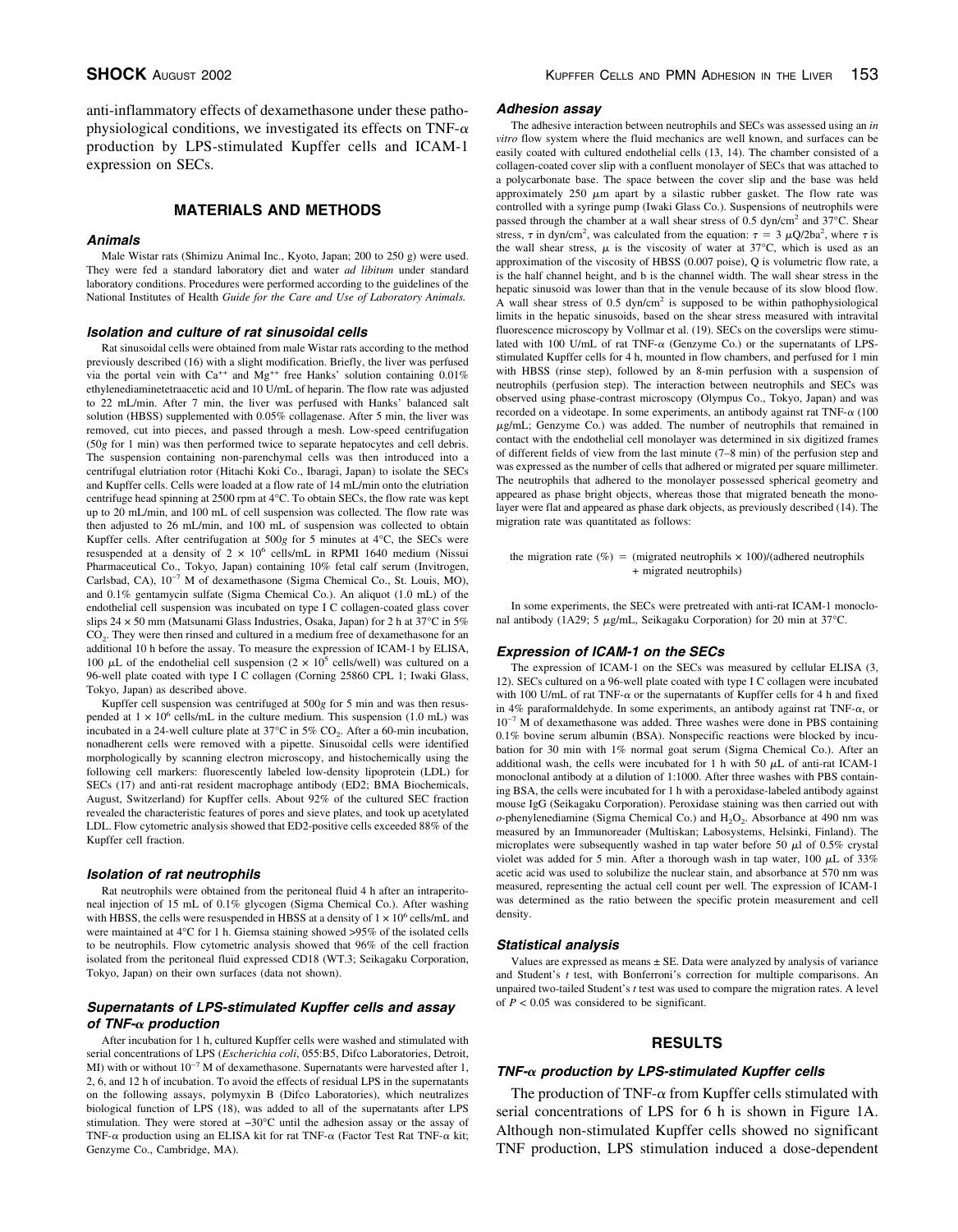increase in the production of TNF- $\alpha$ . Figure 1B shows the time course of TNF- $\alpha$  production by Kupffer cells stimulated with 100 ng/mL of LPS, which peaked at 6 h. Administration of dexamethasone at a concentration of 10−7 M significantly inhibited TNF- $\alpha$  production from LPS-stimulated Kupffer cells.

### *Adhesion assay*

Compared with controls  $(200 \pm 21 \text{ cells/mm}^2)$ , neutrophil adhesion to SECs was significantly increased by both TNF- $\alpha$  $(342 \pm 26 \text{ cells/mm}^2; P < 0.05)$  and LPS-stimulated Kupffer cell supernatant  $(331 \pm 29 \text{ cells/mm}^2; P < 0.05; \text{Fig. 2}).$  These were inhibited by the addition of neutralizing anti-TNF- $\alpha$  antibody  $(212 \pm 28 \text{ cells/mm}^2; P < 0.05 \text{ and } 249 \pm 22 \text{ cells/mm}^2;$  $P < 0.05$ , respectively). Moreover, TNF- $\alpha$  and the supernatant of LPS-stimulated Kupffer cells significantly increased the number of neutrophils that migrated beneath the SEC. The supernatants of non-stimulated Kupffer cells had no effect on neutrophil adhesion or migration. The addition of  $5 \mu$ g/mL of the anti-ICAM-1 significantly suppressed the increase in the number of neutrophils adhered to SECs stimulated with the LPS-stimulated Kupffer cell supernatant  $(139 \pm 10 \text{ cells/mm}^2)$ ; *P* < 0.01; Fig. 2). In addition, the migration rate of neutrophils through SECs treated with the supernatant of LPS-stimulated Kupffer cells (21.2%) was significantly suppressed by the addition of anti-ICAM-1 antibody (migration rate of 7.4%).

To investigate the effect of dexamethasone on Kupffer cellmediated neutrophil-SEC interaction, we examined neutrophil adhesion and migration on SECs treated with the supernatant from LPS-stimulated Kupffer cells in the presence of  $10^{-7}$  M of dexamethasone. The numbers of both adhered and migrated neutrophils (215  $\pm$  20 and 28  $\pm$  7 cells/mm<sup>2</sup>, respectively) were significantly decreased compared with those in the absence of dexamethasone ( $P < 0.05$ ).

## *Cellular ELISA for ICAM-1 expression on SECs*

Stimulation with 100 U/mL of rat TNF- $\alpha$  significantly enhanced the expression of ICAM-1 on SECs compared with unstimulated controls (Fig. 3). When the SECs were incubated with the supernatants of LPS-stimulated Kupffer cells, the expression of ICAM-1 significantly increased. Anti-rat TNF- $\alpha$  antibody attenuated this effect. The supernatants of non-stimulated Kupffer cells had no effect on ICAM-1 expression. Dexamethasone attenuated the constitutive ICAM-1 expression on inactivated SECs and significantly suppressed ICAM-1 expression on TNF- $\alpha$ -stimulated SECs as well as on SECs treated with the supernatant of LPS-stimulated Kupffer cells.

### **DISCUSSION**

The pathogenesis of endotoxin-induced liver injury is under intensive investigation using various animal models. In galactosamine/LPS-induced liver injury, numerous neutrophils infiltrate the liver, and necrosis of hepatocytes is demonstrated (20). Pretreatment with anti-neutrophil antiserum attenuates the severity of the liver injury, indicating that neutrophils play a major role in this model (3). On the other hand, several reports show that Kupffer cells contribute to endotoxic liver injury by releasing several chemical mediators such as cytokines, proteases, and oxygen-derived free radicals (21, 22). Gadolinium chloride, which destroys Kupffer cells by damaging their plasma membranes, decreases endotoxin-related liver injury (23). Inflammatory cytokines including TNF- $\alpha$  have been implicated in this pathological condition. The administration of LPS induces the overproduction of TNF- $\alpha$  in a few hours in rats *in vivo* (24). In the present study, we assessed the role of both purified TNF- $\alpha$  and TNF- $\alpha$  present in LPSstimulated Kupffer cell supernatants in neutrophil-SEC interactions.

We demonstrated that LPS induced a dose-dependent increase in the production of TNF- $\alpha$  from Kupffer cells that peaked 6 h after stimulation. In support of this finding, Chensue et al. (25) had reported that positive staining for TNF- $\alpha$ was observed in Kupffer cells after LPS exposure in mice *in vivo*. It has been suggested that TNF- $\alpha$  secreted from Kupffer cells stimulates other sinusoidal lining cells, including SECs. Our adhesion assay showed that the supernatant of LPSstimulated Kupffer cells, as well as TNF- $\alpha$ , increased the adhesion of the neutrophils to the SEC monolayers under the shear stress of hepatic sinusoids, and that anti-rat TNF- $\alpha$  antibody suppressed neutrophil adhesion induced by LPS-stimulated



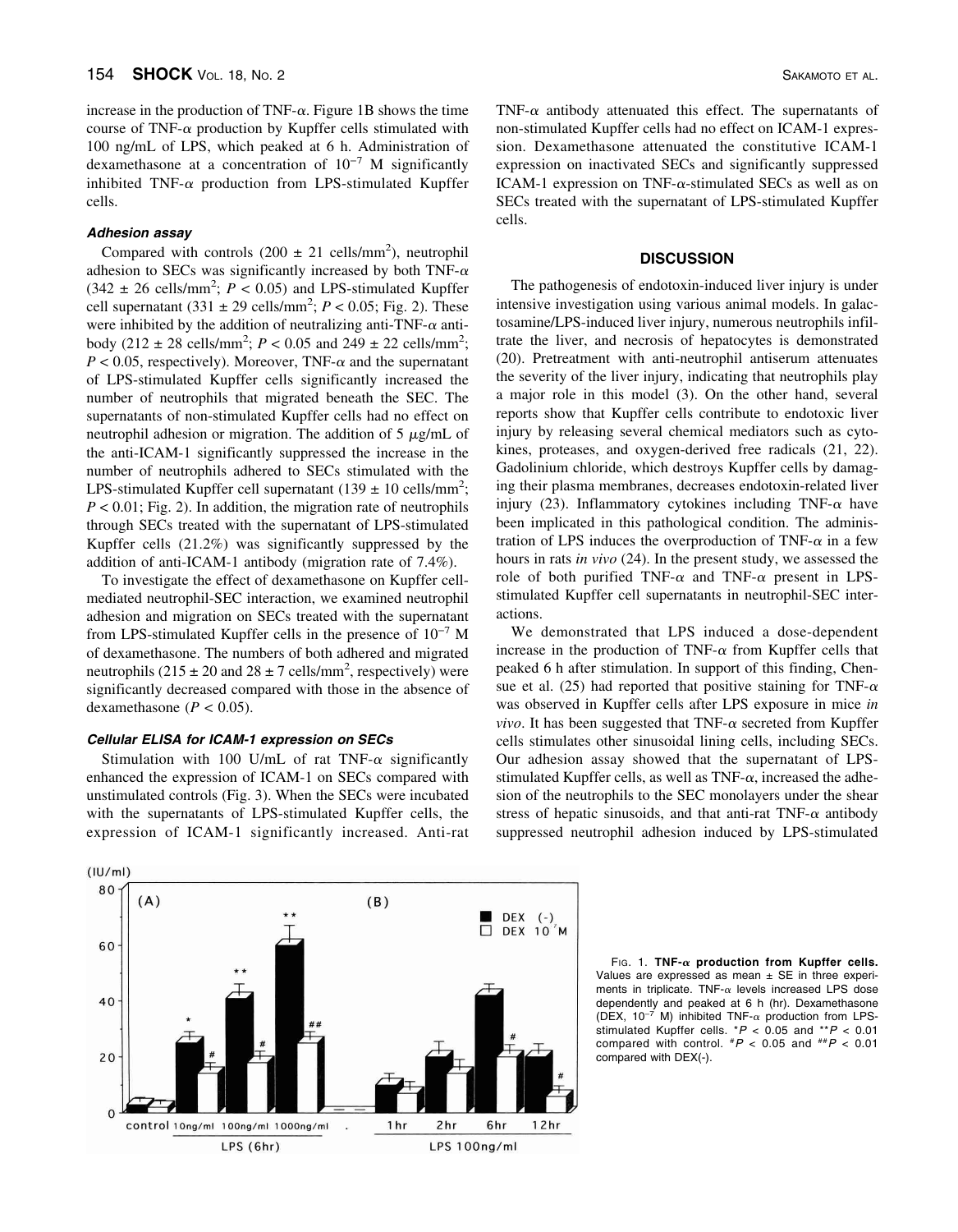

FIG. 2. **Neutrophil adhesion to and migration beneath SECs.** Values are expressed as mean ± SE in three experiments in duplicate. "%" shows migrated neutrophil ratio to adhered neutrophil (migration rate).  $TNF_{-\alpha}$  and the supernatant of LPS-stimulated Kupffer cells [LPS (+) Kupffer cell] increased neutrophil adhesion and migration, but the supernatant of non-stimulated Kupffer cells [LPS (−) Kupffer cell] did not. Dexamethasone (DEX) and anti–ICAM-1 antibody decreased the number of both adhered and migrated neutrophils. In addition, anti-ICAM-1 significantly inhibited the migration rate of neutrophils. \**P* < 0.05 compared with control.  $^{#}P$  < 0.05 compared with TNF- $\alpha$ treated SECs.  $^{**}P < 0.01$  compared with TNF- $\alpha$ - treated SECs.

Kupffer cells. Kupffer cells secrete various kinds of inflammatory cytokines other than TNF- $\alpha$  (25, 27). However, our finding using anti-TNF- $\alpha$  suggests that TNF- $\alpha$  secreted from Kupffer cells, at least in part, promotes adhesion of neutrophils in hepatic sinusoids, which is the first step in a sequential cascade of inflammatory reactions. LPS-stimulated TNF- $\alpha$ production from our isolated Kupffer cells peaked at 6 h, but it peaks at about 2 h *in vivo* (24). Knolle et al. (26) also reported that isolated human Kupffer cells showed maximal secretion 6 h after LPS stimulation and that anti-inflammatory cytokine, IL-10, suppressed TNF- $\alpha$  secretion from LPS-stimulated Kupffer cells. The discrepancy of peak time between *in vivo* and *in vitro* may be due to anti-inflammatory cytokines secreted by other immune cells.

We previously reported that anti-ICAM-1 decreased migration rate of neutrophils on TNF- $\alpha$ -stimulated SECs (12). In this study, we showed that LPS-stimulated Kupffer cells increased the number of neutrophils that migrated beneath the SEC monolayers, and that anti-ICAM-1 decreased the migration rate of neutrophils on SECs treated with the supernatants of LPS-stimulated Kupffer cells. These results indicate that ICAM-1 induced by LPS-stimulated Kupffer cells may be crucial for neutrophil migration in hepatic sinusoids. Migrated neutrophils produce oxygen-derived free radicals, which injure hepatocytes (28). Inflammatory cytokines are also known to induce the expression of ICAM-1 on hepatocytes as well as SECs (29). Migrated neutrophils can recognize and cause injury to hepatocytes overexpressing ICAM-1 (24). Our findings suggest that ICAM-1 on SECs plays an important role in the migration step of neutrophils during the liver injury after LPS exposure.

To assess the role of ICAM-1 in TNF- $\alpha$ -induced neutrophil-SEC interactions, we investigated ICAM-1 expression on SECs after incubation with TNF- $\alpha$  or LPS-stimulated Kupffer cells. Our cellular ELISA showed that the supernatant of LPSstimulated Kupffer cells, as well as 100 U/mL of TNF- $\alpha$ , significantly increased ICAM-1 expression on SECs, and that anti-rat TNF- $\alpha$  antibody led to the inhibition of ICAM-1 expression. Supernatants from non-stimulated Kupffer cells had no effect on ICAM-1 expression. Additionally, the neutrophil adhesion assay revealed that anti-ICAM-1 antibody inhibited both adhesion and migration of neutrophils induced by LPS-stimulated Kupffer cell supernatant. These findings suggest that TNF- $\alpha$  released from LPS-stimulated Kupffer



FIG. 3. **ICAM-1 expression on SECs.** Values are the mean  $\pm$  SE of three experiments. TNF- $\alpha$  and LPSstimulated Kupffer cells increased ICAM-1 expression. Dexamethasone significantly suppressed these effects.  $*P < 0.05$  compared with control.  $*P < 0.05$  compared with  $TNF$ - $\alpha$ -treated SECs.  $P$  < 0.05 compared with SECs treated with LPS-stimulated Kupffer cell supernatant.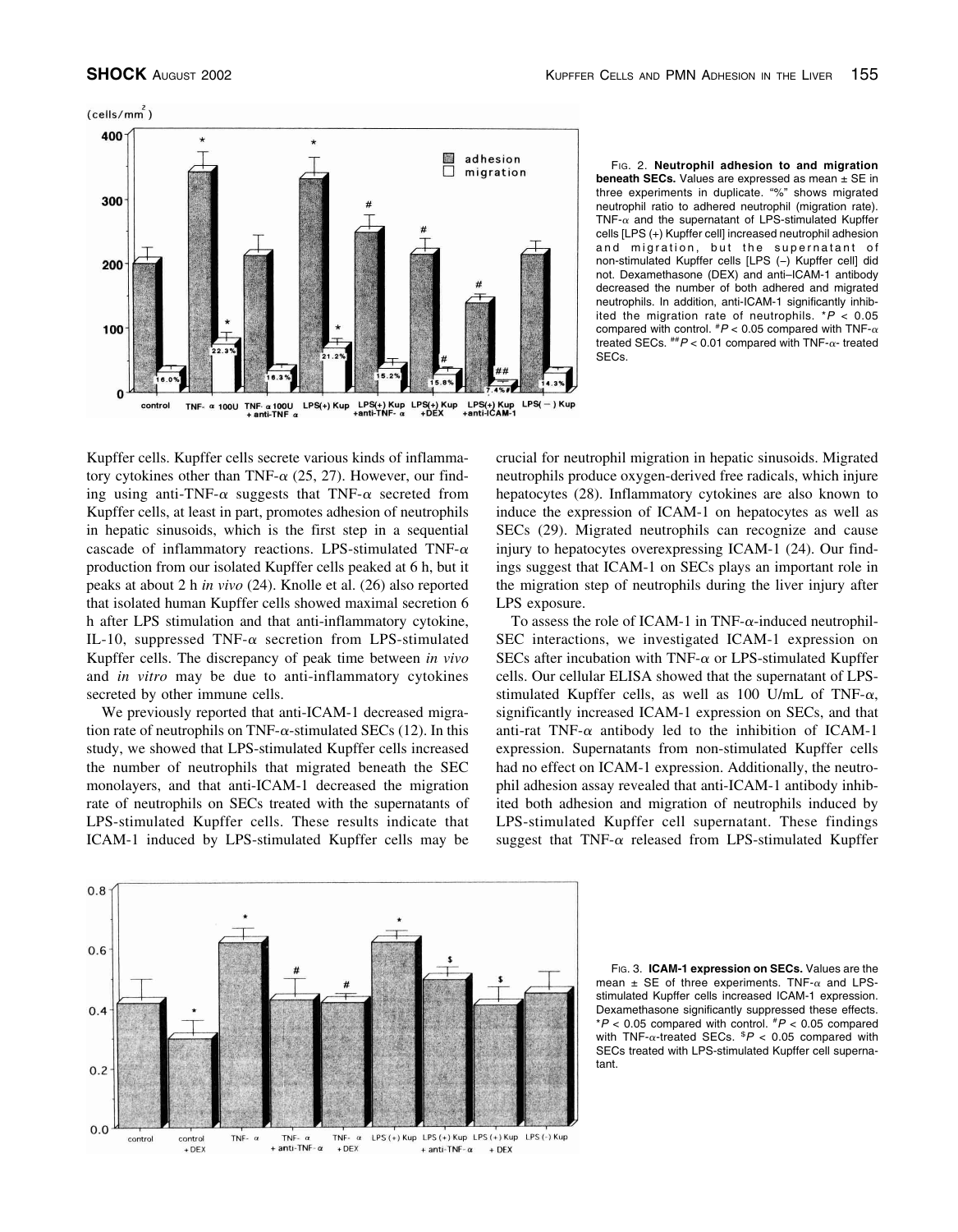cells is crucial in the sinusoidal expression of adhesion molecules and that ICAM-1 may play a major role in hepatic infiltration of neutrophils in endotoxin-induced liver injury.

Shear stress is implicated in the interaction of leukocytes and endothelial cells mediated by adhesion molecules (13). Under conditions of physiological flow, firm adhesion of neutrophils to endothelial cells cannot be elicited without rolling of neutrophils, which involves selectins (30). In fact, anti-ICAM-1 failed to inhibit the adhesion of neutrophils to IL-1-stimulated endothelial cells at a shear stress of 4.0 dyn/cm<sup>2</sup> (31). However, at a shear stress below a physiological flow (1.0 dyn/cm<sup>2</sup> ), interactions between neutrophils and IL-1 stimulated endothelial cells are induced by ICAM-1/CD18, but do not involve the selectin-carbohydrate antigen (30). Shear stress in the hepatic sinusoids is very low because of its slow blood flow (19). The contribution of ICAM-1 to hepatic infiltration of neutrophils *in vivo* is under controversy. Xu et al. (32) reported that ICAM-1-deficient mice were resistant to lethal effects of high doses of LPS, and that this correlated with a significant decrease in neutrophil infiltration in the liver 24 h after stimulation. This is consistent with our finding showing that anti-ICAM-1 attenuated neutrophil adhesion to SECs under low shear stress of hepatic sinusoids. On the other hand, Jaeschke et al. (33) reported that anti-ICAM-1 inhibited liver injury, but had no significant effect on neutrophil accumulation in hepatic sinusoids 90 min after endotoxin exposure. Vollmar et al. (34) also stated that pretreatment with anti-ICAM-1 antibody was not effective in preventing intravascular sequestration of leukocytes in the liver 1 h after LPS administration. However, the overexpression of ICAM-1 on SECs was not observed until 6 to 8 h after LPS exposure (24, 35). This time frame *in vivo* required to observe overexpression of ICAM-1 on SECs is consistent with our *in vitro* data showing that it takes a few hours for Kupffer cells to generate TNF- $\alpha$  after LPS-stimulation, and that ICAM-1 expression on SECs was significantly increased at 4 h after treatment with TNF- $\alpha$ . Considering this temporal relationship, 1 h after LPS stimulation is supposed to be too early to estimate the role of ICAM-1 in the liver injury. In fact, normal and ICAM-1 deficient livers had approximately similar numbers of neutrophils at 2 h, whereas there were distinctly fewer neutrophils infiltrating the liver in ICAM-1-deficient mice 24 h after LPS exposure (32). This finding shows that the roll of ICAM-1 in the late stage of endotoxic liver injury differs from that in the early stage. In this study, we clearly demonstrated that anti-ICAM-1 could inhibit neutrophil adhesion to SECs with the overexpression of ICAM-1, such as SECs in the late stage. Taken together, blocking ICAM-1-mediated cell interaction could be a therapeutic strategy for preventing liver injury in endotoxic shock.

Corticosteroids have been used for the treatment in endotoxic liver injury, and may protect mice from LPS mortality in animal models of endotoxic shock (36). In this study, we investigated the effect of dexamethasone on the neutrophil-SEC interaction under a low-flow condition. Our adhesion assay showed that dexamethasone significantly inhibited the increase in the numbers of the adhered and migrated neutrophils on SECs treated with the supernatant of LPS-stimulated Kupffer cells. This finding supports the anti-inflammatory effect of

dexamethasone. To clarify the mechanism that dexamethasone decreases the neutrophil-SEC interaction, we examined the effect of dexamethasone on TNF- $\alpha$  production from LPSstimulated Kupffer cells. Dexamethasone demonstrated a significant suppressive effect on the production of TNF- $\alpha$  from LPS-stimulated Kupffer cells. These findings were consistent with an immunohistochemical analysis by Chensue et al. (25) showing that dexamethasone decreased Kupffer cell expression of TNF- $\alpha$ . We previously reported that TNF- $\alpha$  increases ICAM-1 expression on SECs in a dose-dependent manner (12). Thus, our findings suggest that the suppression of TNF- $\alpha$ release is one of the mechanisms that dexamethasone uses to attenuate ICAM-1-mediated inflammatory reactions in the liver.

On the other hand, our investigation demonstrated that dexamethasone inhibited neutrophil adhesion and ICAM-1 expression on SECs to an extent similar to that in control, although dexamethasone decreased TNF- $\alpha$  production from LPSstimulated Kupffer cells by only 50%. We also investigated the effect of dexamethasone on ICAM-1 expression on SECs. Cellular ELISA showed that dexamethasone  $(10^{-7}$  M) significantly decreased ICAM-1 expression not only on SECs treated with the supernatant of LPS-stimulated Kupffer cells, but also on SECs stimulated with 100 IU/mL of TNF- $\alpha$ . This finding means that dexamethasone can directly inhibit ICAM-1 expression on SECs in the presence of TNF- $\alpha$  secreted from Kupffer cells. SECs have a constitutive expression of ICAM-1 *in vivo* and *in vitro* (3, 12, 24). Our cellular ELISA demonstrated that dexamethasone significantly attenuated the constitutive expression on unstimulated SECs *in vitro.* Thus, we speculated that 10−7 M dexamethasone could inhibit ICAM-1 expression on SECs stimulated with Kupffer cell supernatants to the extent similar to the control, whereas dexamethasone did not completely suppress  $TNF-\alpha$  release. Dexamethasone might prevent neutrophils from adhering to SECs mainly by inhibiting the overexpression of ICAM-1 induced by TNF- $\alpha$ , in addition to the suppression of LPS-stimulated TNF- $\alpha$  release.

In summary, our studies suggest that  $TNF-\alpha$  released from LPS-stimulated Kupffer cells might induce the overexpression of ICAM-1 on SECs *in vivo*, and ICAM-1, in turn, might play a major role in the hepatic infiltration of neutrophils in endotoxic liver injury.

### **REFERENCES**

- 1. Beutler BA, Milsark IW, Cerami A: Cachectin/tumor necrosis factor: production, distribution and metabolic fate in vivo. *J Immunol* 135:3972–3977, 1985.
- 2. Schlayer HJ, Laaff H, Peters T, Woort-Menker M, Estler HC, Karck U, Schaefer HE, Decker K: Involvement of tumor necrosis factor in endotoxintriggered neutrophil adherence to sinusoidal endothelial cells of mouse liver and its modulation in acute phase. *J Hepatol* 7:239–249, 1988.
- 3. Komatsu Y, Shiratori Y, Kawase T, Hashimoto N, Han K, Shiina S, Matsumura M, Niwa Y, Kato N, Tada M, Ikeda Y, Tanaka M, Omata M: Role of polymorphonuclear leukocytes in galactosamine hepatitis: mechanism of adherence to hepatic endothelial cells. *Hepatology* 20:1548–1556, 1994.
- 4. Doi F, Goya T, Torisu M: Potential role of hepatic macrophages in neutrophilmediated liver injury in rats with sepsis. *Hepatology* 17:1086–1094, 1993.
- 5. McCuskey RS, McCuskey PA, Urbaschek R, Urbaschek B: Kupffer cell function in host defense. *Rev Infect Dis* 9:S616–S619, 1987.
- 6. Butcher EC: Leukocyte-endothelial cell recognition: three (or more) steps to specificity and diversity. *Cell* 67:1033–1036, 1991.